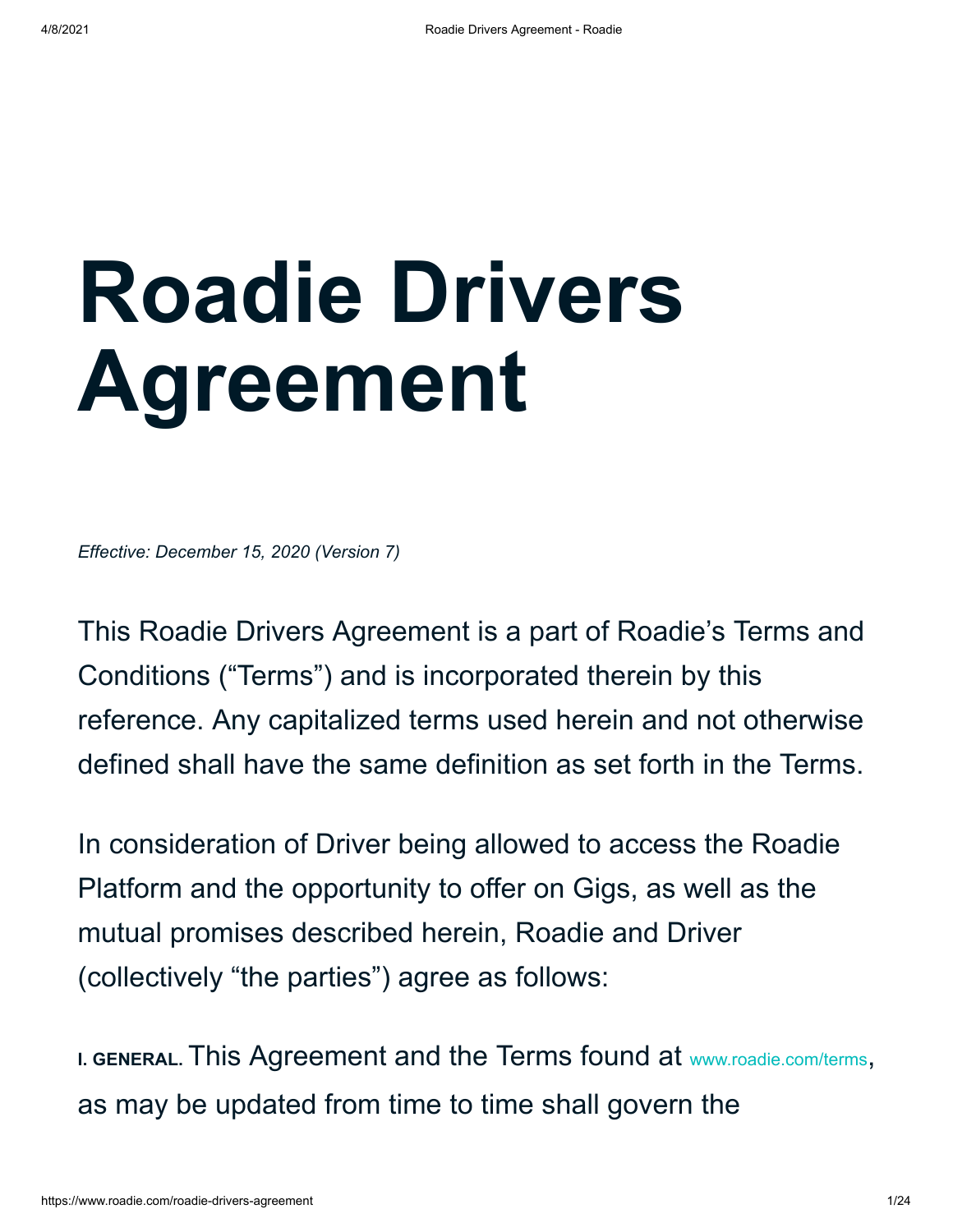relationship between Roadie and Driver, as well as Driver's performance of Delivery Services via the Roadie Platform.

**II. DELIVERY SERVICES.**

1. Driver acknowledges that Driver is engaged in Driver's own business, separate and apart from Roadie's business, which is to provide logistics management services and an online marketplace connection using web-based technology that connects businesses and consumers needing delivery services with those in the business of providing delivery services.

2. From time to time, Driver may be notified of an available Gig. For each Gig accepted by Driver ("Delivery Services"), Driver agrees to provide Delivery Services to Driver's Sender(s) safely and on time. Driver acknowledges that Roadie has discretion as to which, if any, Gigs to offer to Driver, just as Driver has the discretion whether and to what extent to accept any Delivery Services. Nothing in this Agreement shall guarantee Driver any particular volume of business for any particular time period.

3. Driver shall have no obligation to accept or perform any particular Gig or to perform any particular volume of Delivery Services during the term of this Agreement; provided, once Driver accepts a Gig, Driver is contractually bound to complete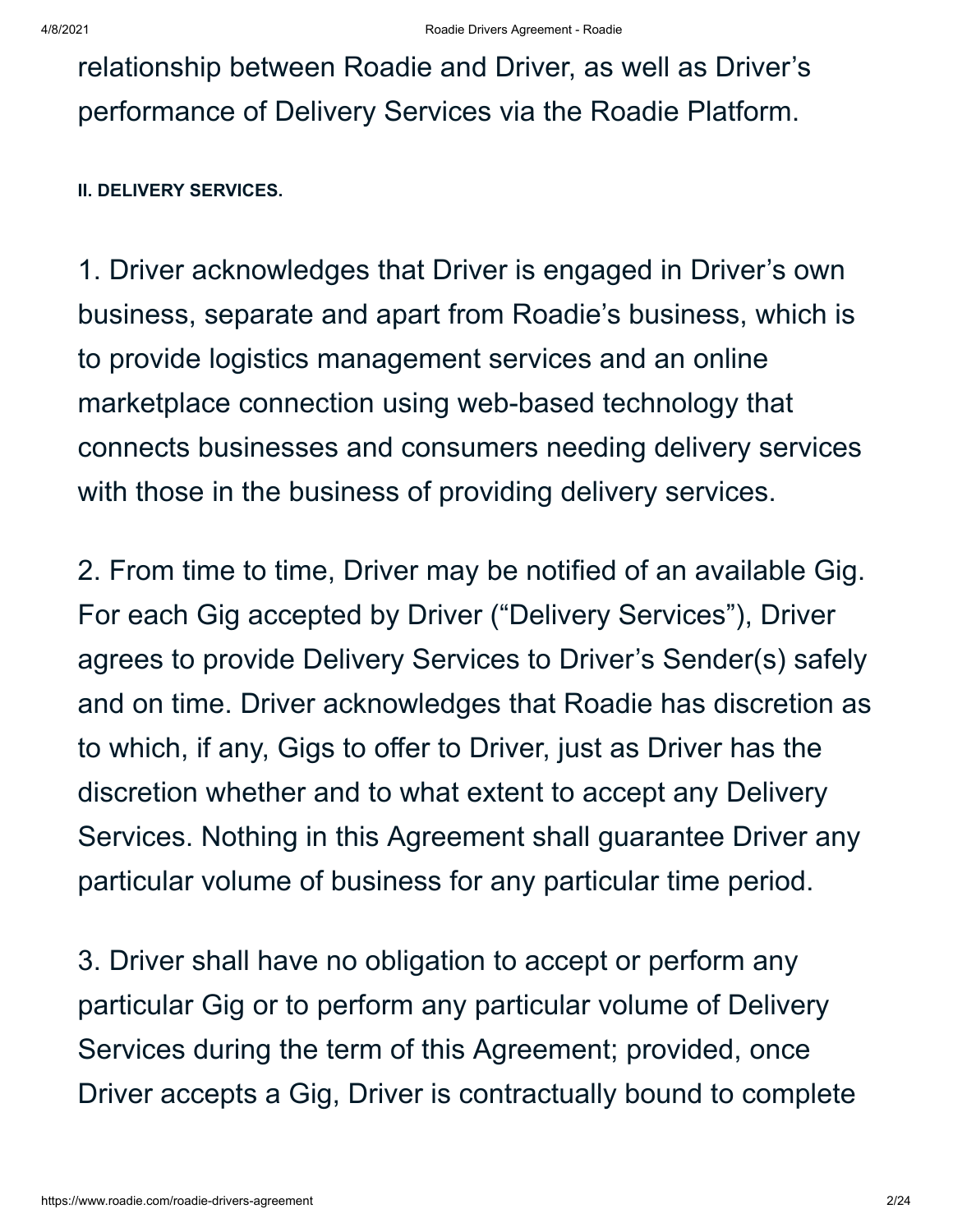the Delivery Services in accordance with all Sender specifications and the terms laid out in this Agreement.

4. Driver has the right to cancel, from time to time, a Delivery Services when, in the exercise of Driver's reasonable discretion and business judgment, it is appropriate to do so. Notwithstanding the foregoing, Driver understands that cancellations may lead to low customer/Sender ratings, and complaints from Senders, Delivery Order recipients and third parties. A failure to maintain favorable customer/Sender ratings and/or receiving complaints from Senders, Delivery Order recipients and/or third parties will constitute a material breach of this Agreement, giving Roadie the right to temporarily lock or permanently deactivate Driver's Roadie account.

5. Driver understands that the Roadie Platform automatically provides updates to Senders and Delivery Order recipients as to the status of Delivery Services, and gives the Roadie support team ("Roadie Support") the ability to communicate with Drivers, Senders and Delivery Order recipients in order to facilitate the Delivery Services. Driver authorizes the Roadie Platform and Roadie Support to communicate with Driver and the Sender and/or Delivery Order recipient on Driver's behalf to solely to facilitate Driver's performance of a Delivery Services. Driver must have a mobile device with the Roadie App running while performing all Delivery Services. Driver must not disable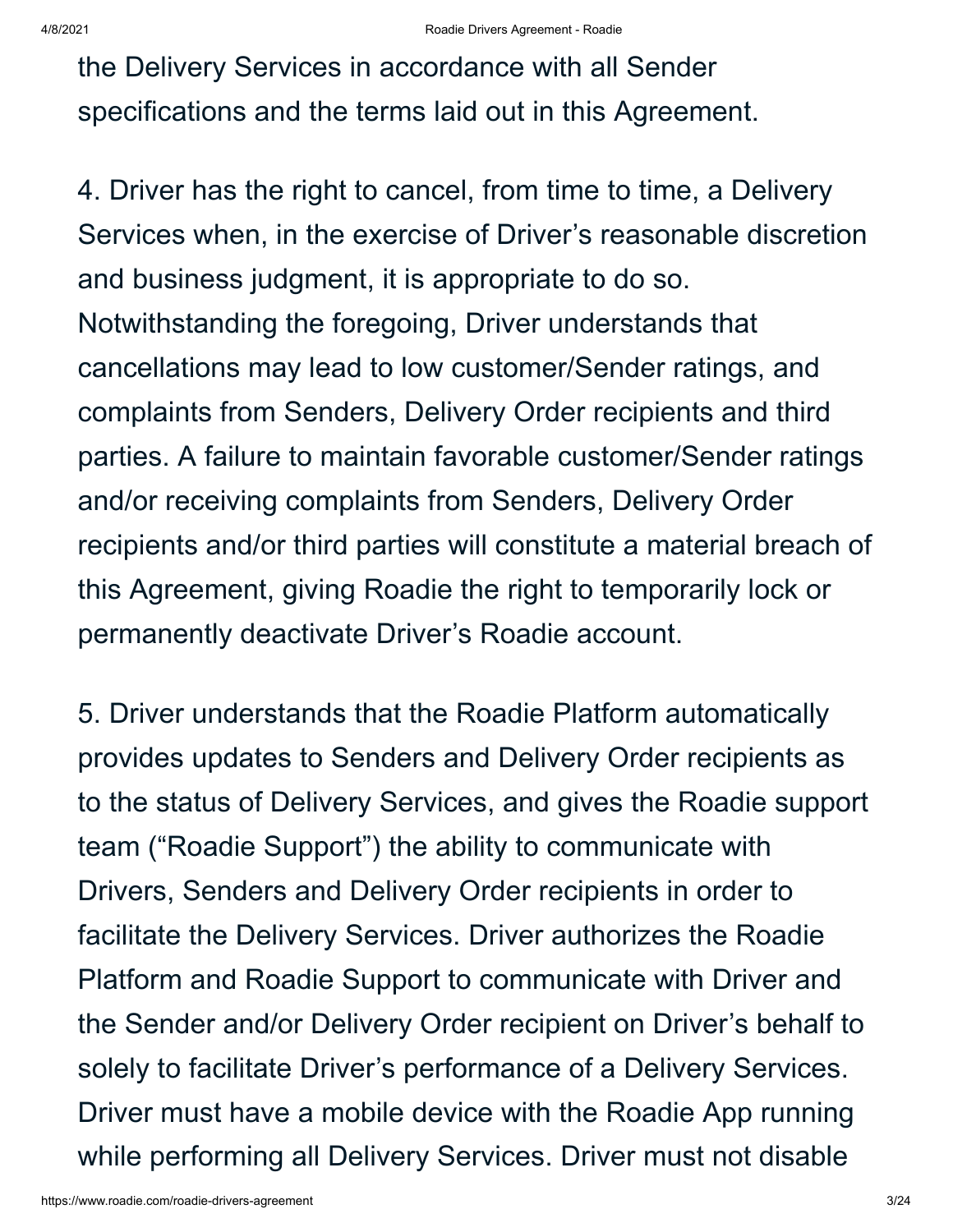the Roadie App or its geo location software at any time while performing Delivery Services.

6. Driver understands and agrees that the parameters of each Delivery Service is established by the Sender, not Roadie, and represent the end result desired by the Sender, not the means by which Driver is to accomplish the result. Under no circumstances shall Roadie be authorized to control the manner or means by which Driver performs Delivery Services or any other services contemplated under this Agreement. Specifically, but not exclusively:

Roadie does not require any specific type, or quality, of Driver's choice of transportation.

Driver does not have a supervisor or any individual at Roadie to whom they report.

Driver does not wear a uniform designating Roadie as the provider of Delivery Services.

Driver does not use any signage or designation of Roadie on his/her/its vehicle while providing Delivery Services, unless required by the Sender, recipient, pick-up or drop-off locations.

Roadie does not have control over Driver's personal appearance.

Driver does not receive performance evaluations by or from Roadie.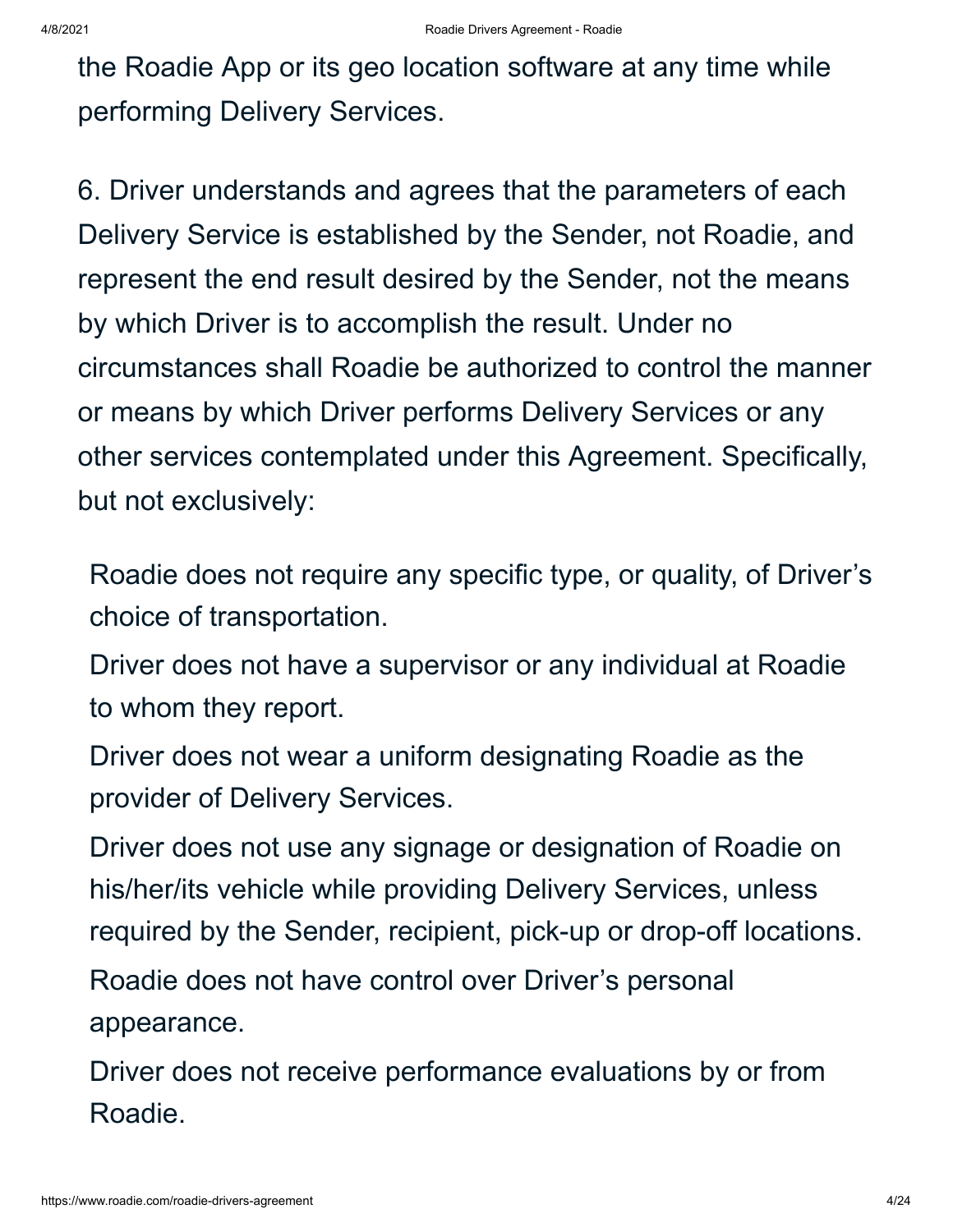7. As an independent business enterprise, Driver retains the right to perform services (whether delivery services or other services) for others and to hold him/herself out to the general public as a separately established business. The parties recognize that they are or may be engaged in similar arrangements with others and nothing in this Agreement shall prevent Driver or Roadie from doing business with others. Roadie does not have the right to restrict Driver from performing services for other businesses, customers or consumers at any time, even if such business directly competes with Roadie, and even during the time Driver is logged into the Roadie Platform. Driver's right to compete with Roadie, or perform services for business that compete with Roadie, will survive even after termination of this Agreement.

8. Driver is not required to purchase, lease, or rent any products, equipment or services from Roadie as a condition of doing business with Roadie or entering into this Agreement.

9. In the event Driver fails to fully perform any Delivery Services in accordance with this Agreement and the Terms (a "Service Failure") due to Driver's action or omission, or the act or omission of someone in Driver's control, Driver shall forfeit all or part of the agreed upon fee for that service.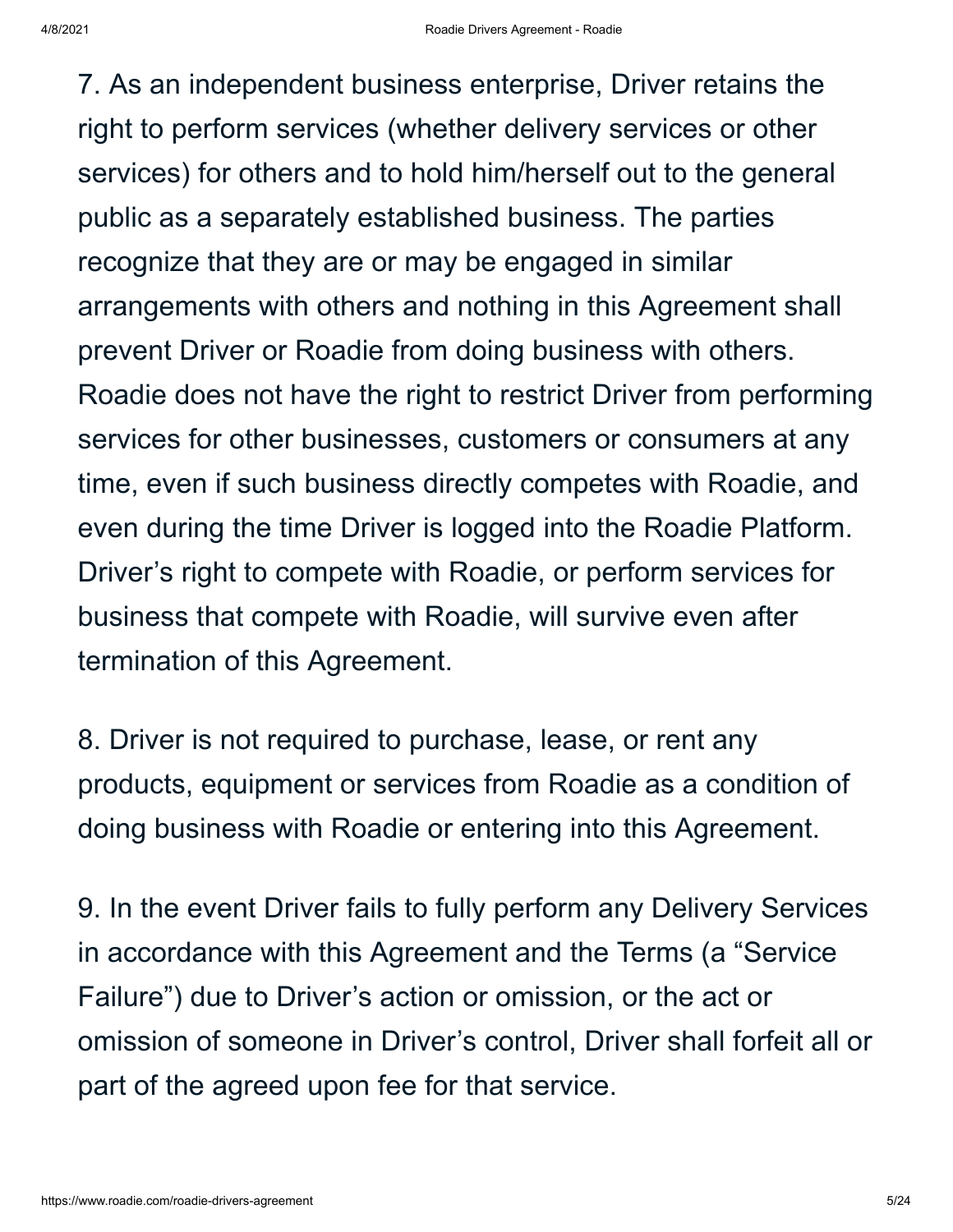10. Driver agrees to immediately notify Roadie in writing by submitting a support inquiry through Roadie Support at [support@roadie.com](mailto:support@roadie.com) if Driver's services or scope of work differ in any way from what is contemplated in this Section II.

## **III. DRIVER PERSONNEL**

1. Driver is not required to perform any Delivery Services personally, but may, to the extent permitted by law and subject to the terms of this Agreement and the Terms, hire or engage others as employees or subcontractors (collectively "Personnel") to perform all or some of the Delivery Services, provided all Driver Personnel are registered and have an account on the Roadie Platform and meet all requirements applicable to Drivers contained in the Terms including, but not limited to, passing a background check and agreeing to the Drivers Agreement, prior to Driver using such Driver Personnel to perform Delivery Services on Driver's behalf . The parties acknowledge that the sole purpose of this requirement is to ensure Driver's and its Personnel's compliance with the terms of this Agreement and the Terms.

2. If Driver intends to use Driver Personnel, Driver must inform Roadie in writing at [support@roadie.com](mailto:support@roadie.com) at least 7 days in advance, and provide the name(s) and account(s) of such Personnel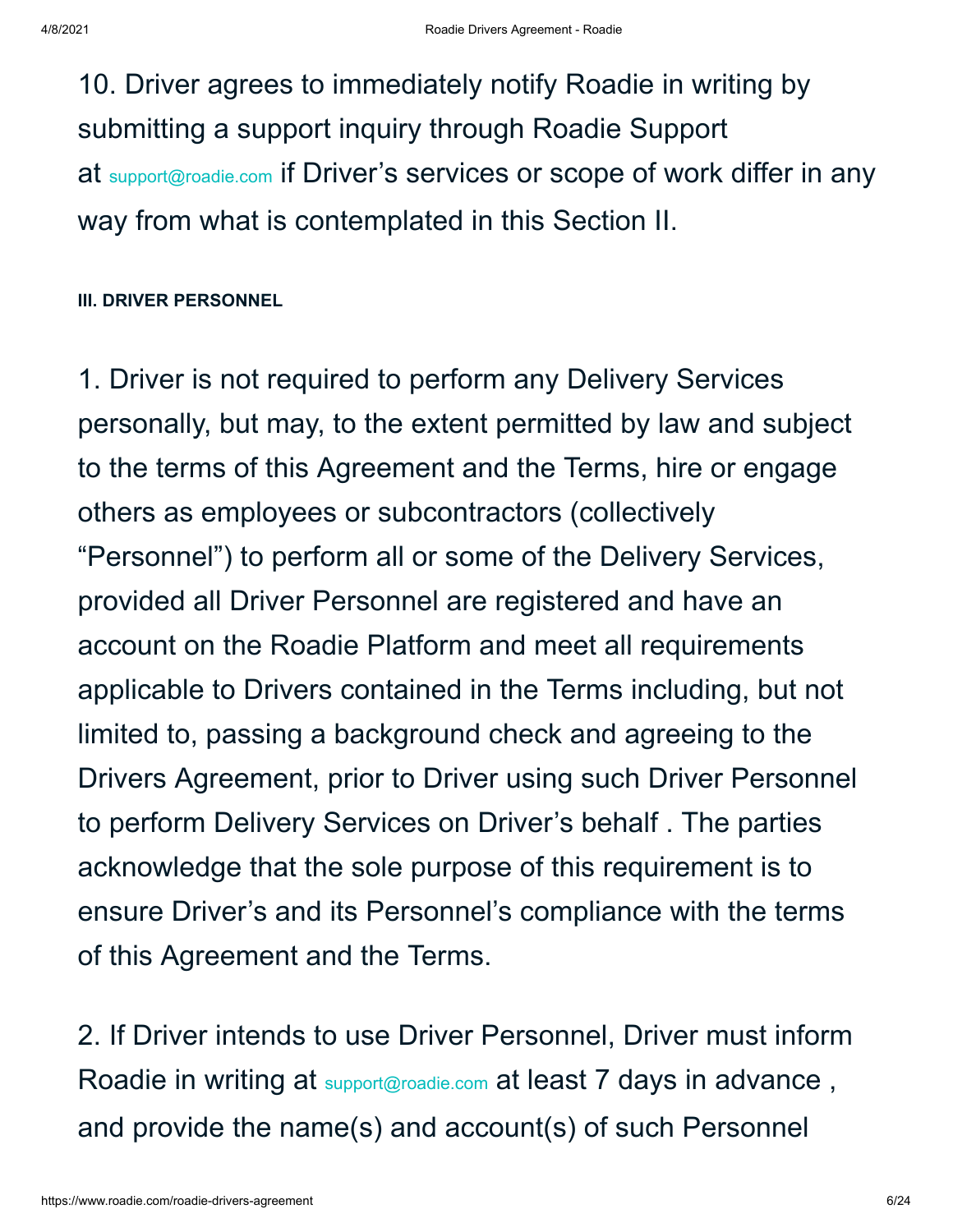performing Delivery Services. To the extent Driver furnishes his/her/its own Personnel, Driver shall be solely responsible for the direction and control of the Personnel it uses to perform all Delivery Services, and all actions and omissions of any Driver Personnel in performing Delivery Services, as if Driver was performing such Delivery Services himself/herself/itself.

3. Driver assumes full and sole responsibility for the payment of all amounts due to his/her/its Personnel for work performed in relation to this Agreement, including all wages, benefits and expenses, if any, and for all required state and federal income tax withholdings, unemployment insurance contributions, and social security taxes as to Driver and all Personnel used by Driver in the performance of Delivery Services under this Agreement. Neither Roadie nor any Sender shall have responsibility for any wages, benefits, expenses, or other payments due Driver's Personnel, nor for income tax withholding, social security, unemployment insurance contributions, or other payroll taxes relating to Driver or his/her Personnel. Neither Driver nor his/her Personnel shall receive any wages, including vacation pay or holiday pay, from Roadie or any Sender, nor shall they participate in or receive any other benefits, if any, available to Roadie's and/or any Sender's respective employees.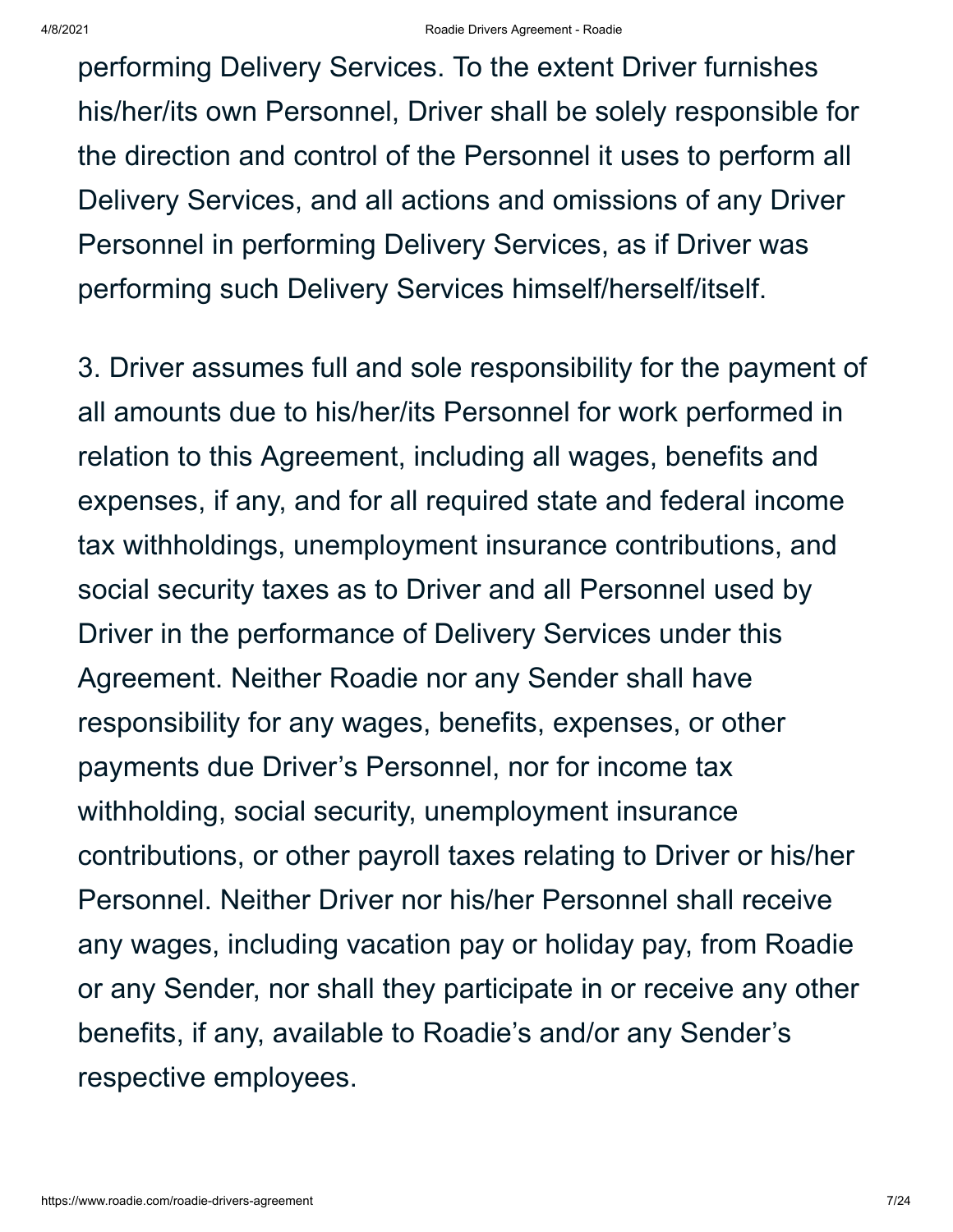4. Unless mandated by law, Roadie shall have no authority to withhold state or federal income taxes, social security taxes, unemployment insurance taxes/contributions, or any other local, state or federal tax on behalf of Driver or his/her/its Personnel.

**IV. DRIVER'S AGREEMENTS, REPRESENTATIONS AND WARRANTIES.**

1. Driver represents that he/she/it operates an independently established enterprise that provides delivery and other services, and that he/she/it satisfies all legal requirements and has all necessary licenses and permits necessary to perform any and all Delivery Services. As an independent enterprise, Driver shall be solely responsible for determining how to operate his/her/its business, whether he/she/it is qualified to perform Delivery Services, and how to perform Delivery Services.

2. Driver agrees to fully perform Delivery Services in a timely, efficient, safe, and lawful manner. Roadie shall not have the right to, and shall not, control the manner, method or means Driver uses to perform the Delivery Services. Instead, Driver shall be solely responsible for determining the most effective, efficient, and safe manner to perform the Delivery Services, including determining the manner of pickup, delivery, and route selection.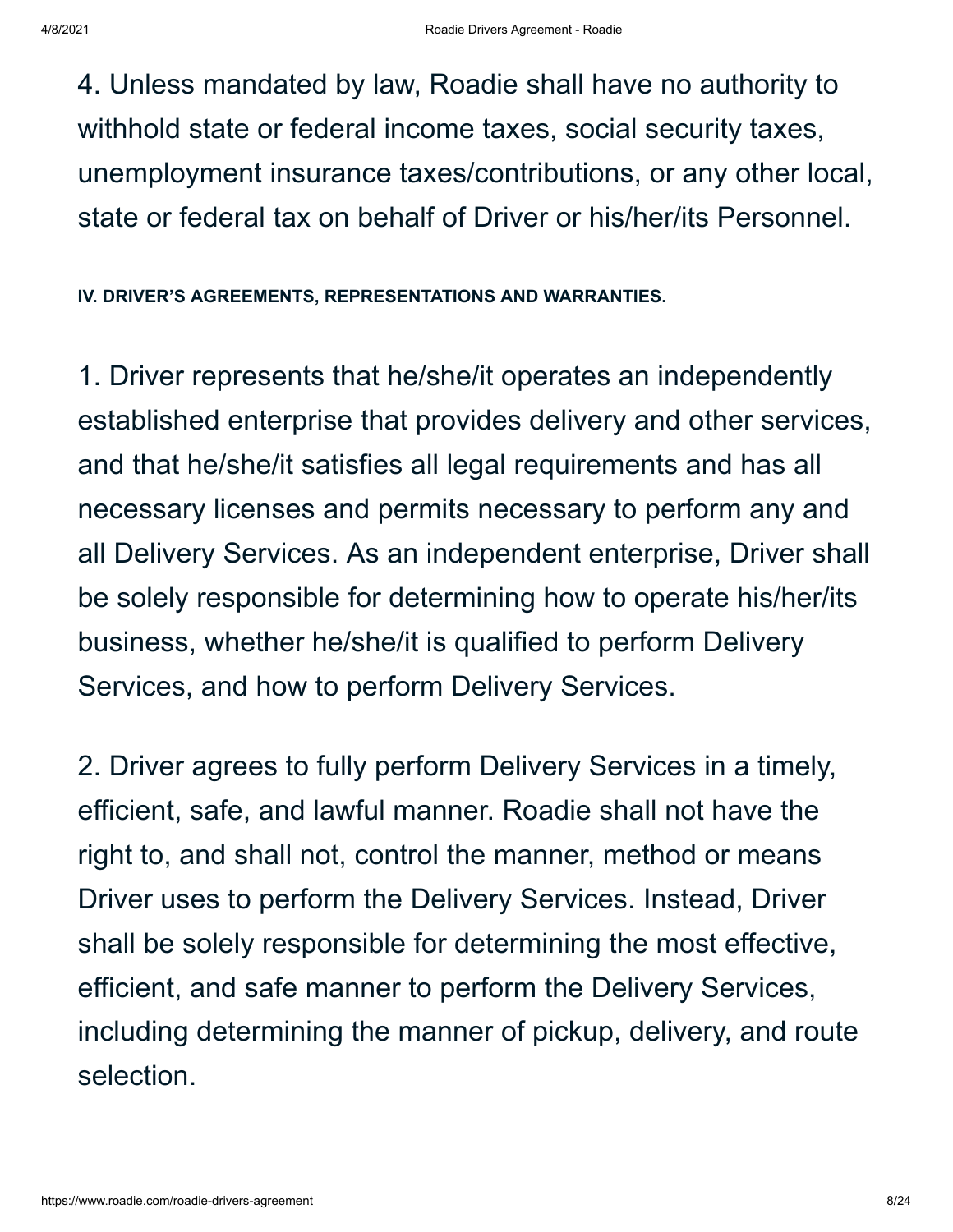3. Driver understands that Senders expect that Driver and its Personnel will perform the Delivery Services in a professional manner, and in accordance with the highest industry standards applicable to the providing of Delivery Services. Therefore, Driver agrees, for itself and any Driver Personnel it uses that during the performance of Delivery Services, that Driver and any Driver Personnel shall:

use vehicles in good operating condition and, on the outside, clean and well maintained without material physical damage, and on the inside smoke and odor free, and free of excessive pet dander. If required by the laws of the state in which Driver or its Personnel perform Delivery Services, and all such vehicles must have a standard, general inspection and needed maintenance performed on their vehicle no less than yearly. Driver must keep records of all such inspections and shall provide latest inspection records to Roadie upon request. not use open convertibles or open truck beds in the

performance of any Delivery Services containing live animals, perishable or delicate items.

have a well-groomed appearance, and will not wear clothing displaying the logo or brand of any company or entity (unless the logo or brand being displayed is Driver's own business logo), or any other clothing, which is obviously and generally offensive.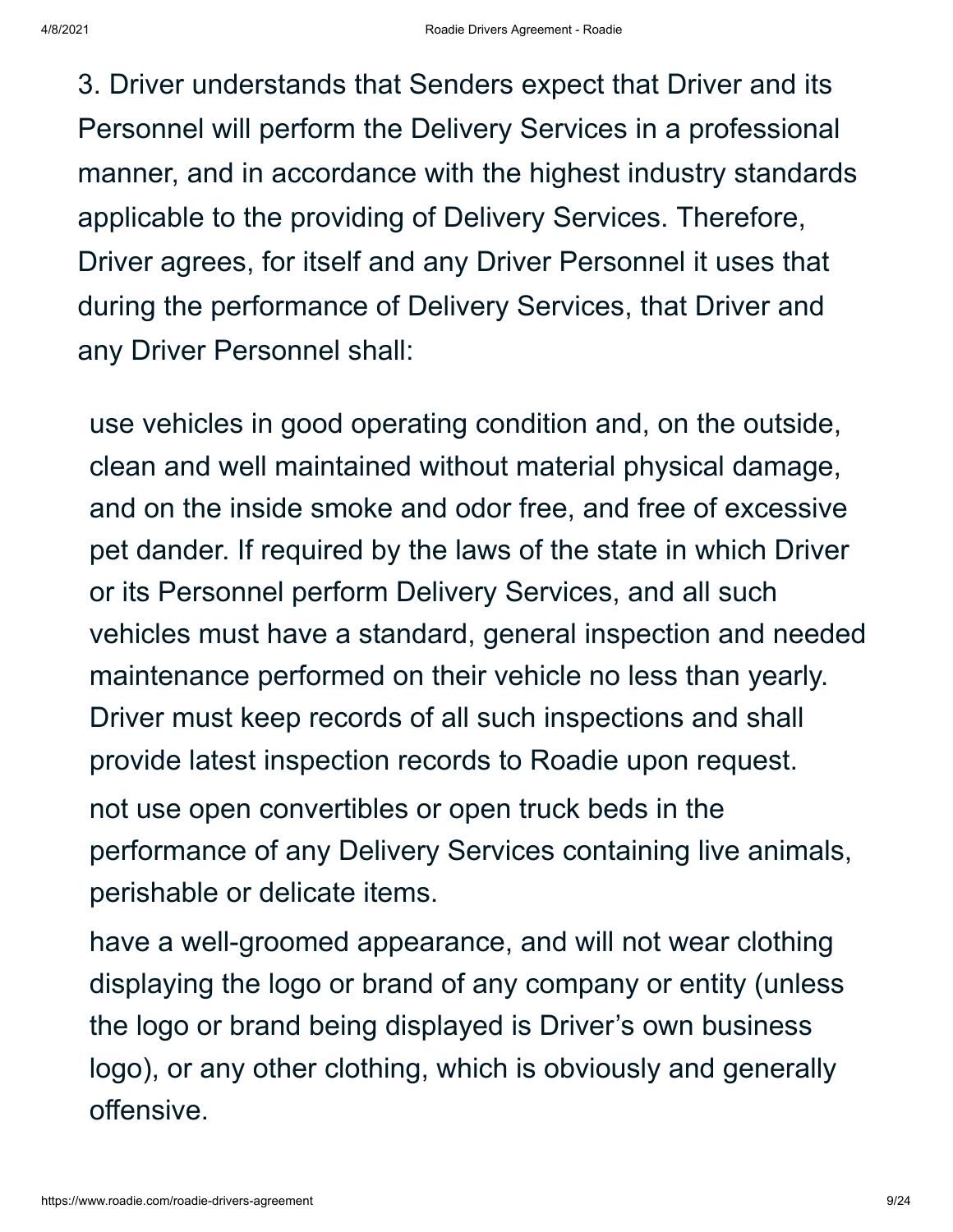not wear a uniform designating Roadie as the provider of Delivery Services.

not use any signage or other designation of Roadie on his/her/its vehicle while providing Delivery Services; provided this shall not apply if the pick-up location and/or drop off location, or applicable law or regulation, specifically require that Driver's vehicle be identified as being used on the Roadie Platform. In such cases only, Sender or Roadie on Sender's behalf, will assign such identification solely in order to facilitate Driver's performance of such Gig; provided that such signage is not used on the vehicle for any other Sender Gigs or at any other times.

not smoke at any time during Delivery Services, including on the way to pick up a delivery.

not participate in any other activities while performing Delivery Services that could take the focus off their assigned responsibilities, including being under the influence of any illegal drugs and/or alcohol or not abiding by all laws regarding talking or texting while driving.

not enter any Delivery Order recipient's home, nor enter or access any secure, private or employee only areas in any place of business while performing Delivery Services under any circumstances.

not carry on their person any personal weapon or other item designed or used for inflicting bodily harm or physical damage (including knives and firearms) when entering any pick-up or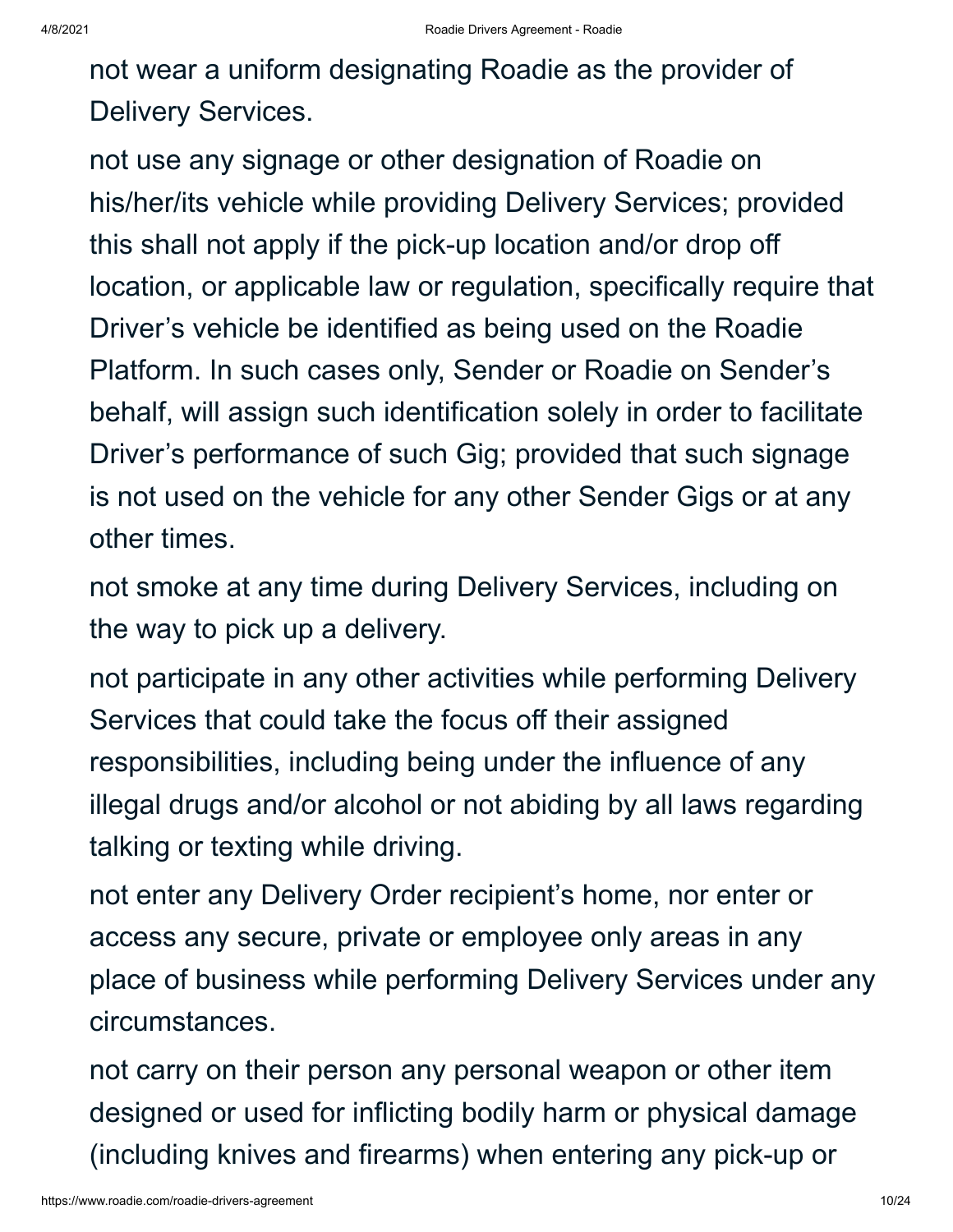drop off location, including places of business, a Sender or Delivery Order recipient's property, or while picking-up or delivering goods for Senders under any circumstances. Notwithstanding Driver and/or its Personnel may possess a personal weapon inside their vehicle if they have a valid license and legal right to do so in the State where Delivery Services are provided, and then only if such weapon is locked securely in the vehicle at all times they are away from their vehicle.

not be accompanied by minors under any circumstances while performing Delivery Services.

not be accompanied by any unnecessary Personnel or other persons.

not be accompanied by any other person when delivering Gigs containing prescription medicine or pharmaceuticals.

4. Driver understands and agrees that the above standards have been established by Senders, and not Roadie, and indicate what behaviors Senders deem to be professional and what type of performance is of acceptable quality. Driver's failure to perform Delivery Services in accordance with this Section IV may lead to low customer/Sender ratings and complaints from Senders, Delivery Order recipients and other third parties. A failure to maintain favorable customer/Sender ratings, and/or receiving complaints from Senders, Delivery Order recipients, or third parties will constitute a material breach of this Agreement, giving Roadie the right to terminate this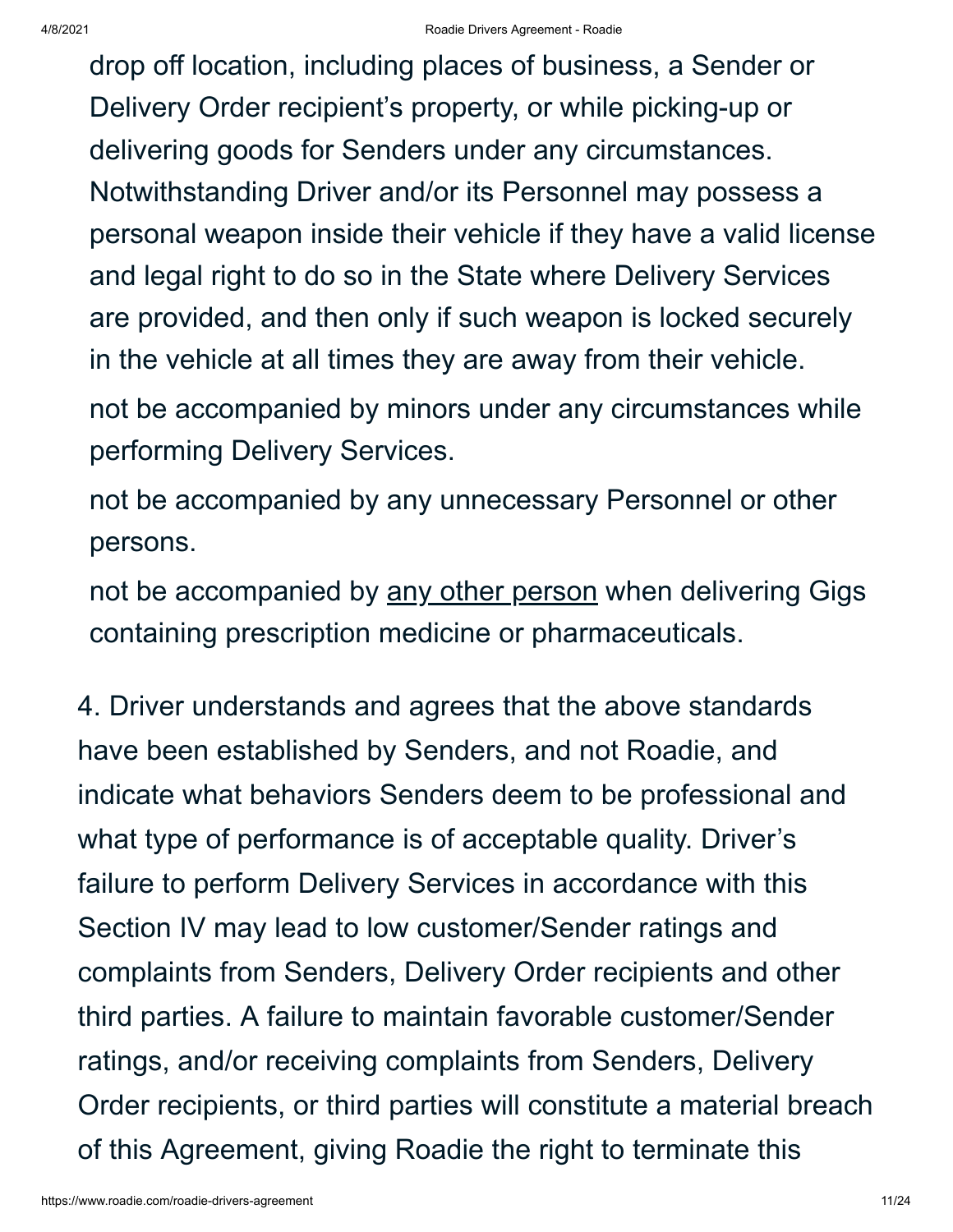Agreement, and/or Roadie the right to temporarily lock or permanently deactivate Driver's Roadie account.

5. Driver acknowledges and agrees that during the performance of Delivery Services, he/she/it and/or his/her/its Personnel will gain knowledge of third parties' confidential, proprietary, protected health, and/or personally identifiable information ("Confidential Information"). Driver expressly acknowledges and agrees that Driver and all Driver Personnel are subject to the duty on Roadie's part to maintain the confidentiality of such Confidential Information, and shall hold all such information in absolute confidence and not disclose it to any other person, except as is strictly necessary in carrying out Delivery Services hereunder. Driver acknowledges that he/she/it has read and understands all provisions in the Roadie Terms addressing Confidential Information and agrees that the unauthorized disclosure of any Confidential Information will constitute a material breach of this Agreement, giving Roadie the right to temporarily lock or permanently deactivate Driver's Roadie account and/or the account of any Driver Personnel.

**V. RELATIONSHIP OF PARTIES.**

1. The parties acknowledge and agree that this Agreement is between two co-equals, independent business enterprises that are separately owned and operated. The parties intend this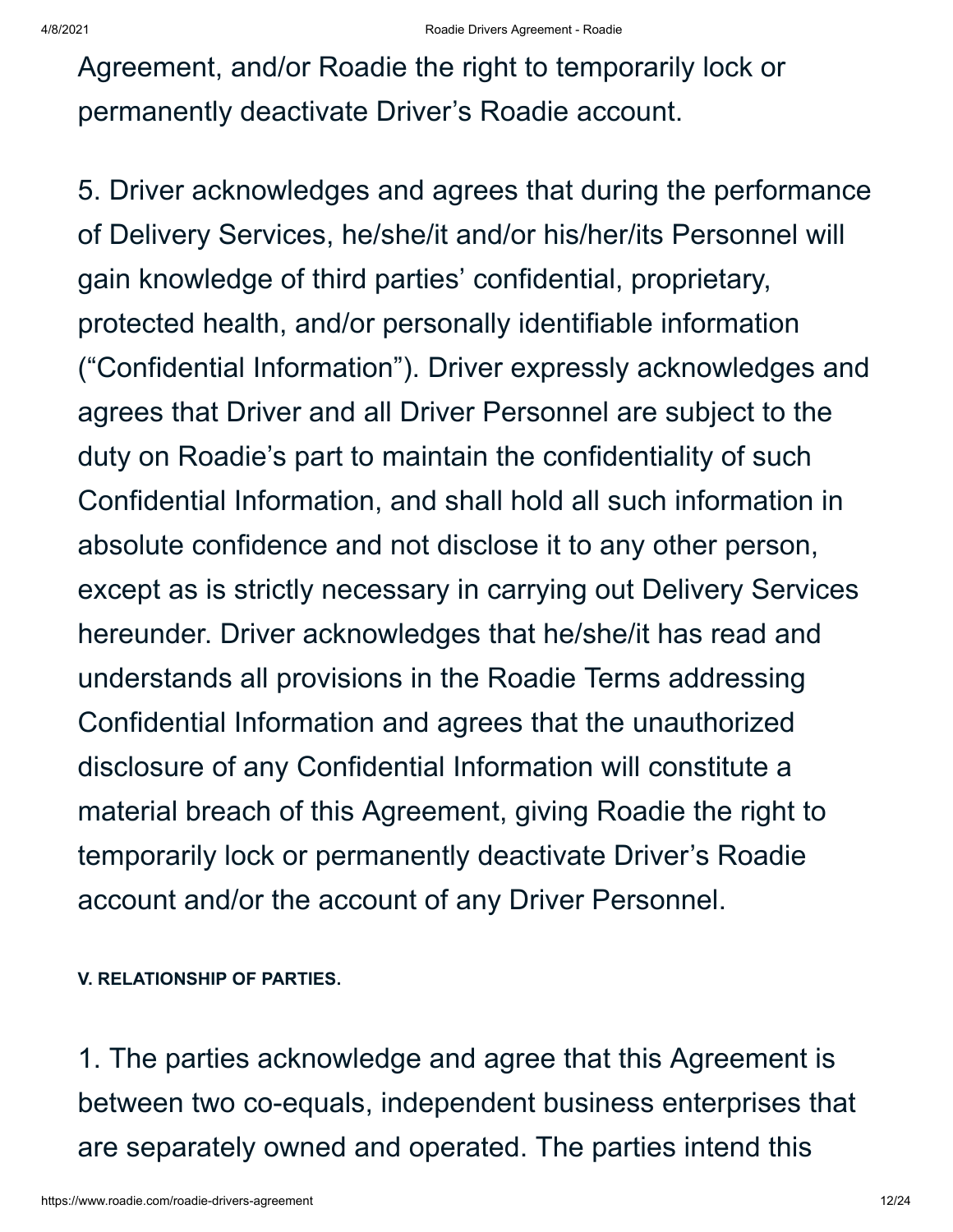Agreement to create the relationship of principal and independent Driver and not that of employer and employee. The parties are not employees, agents, joint venturers, or partners of each other for any purpose. Neither party shall have the right to bind the other by contract or otherwise.

2. Roadie shall not have the right to, and shall not, control the manner or the method of accomplishing Delivery Services to be performed by Driver. The parties acknowledge and agree that any provisions in this Agreement setting forth performance standards or having the effect of reserving ultimate authority in Roadie, have been inserted (i) at the request and on behalf of Senders and are included specifically for their benefit, (ii) for the safety of the other users of the Roadie Platform, including Senders, Delivery Order recipients and other Drivers, and/or (iii) to achieve compliance with applicable federal, state, or local laws, regulations, and interpretations thereof.

3. Roadie shall report all payments made to Driver on a calendar year basis using an appropriate IRS Form 1099, if the volume of payments to Driver qualify. Driver agrees to report all such payments and any cash gratuities to the appropriate federal, state and local taxing authorities.

4. Driver understands and agrees that providing Delivery Services via the Roadie Platform is not intended to be, nor shall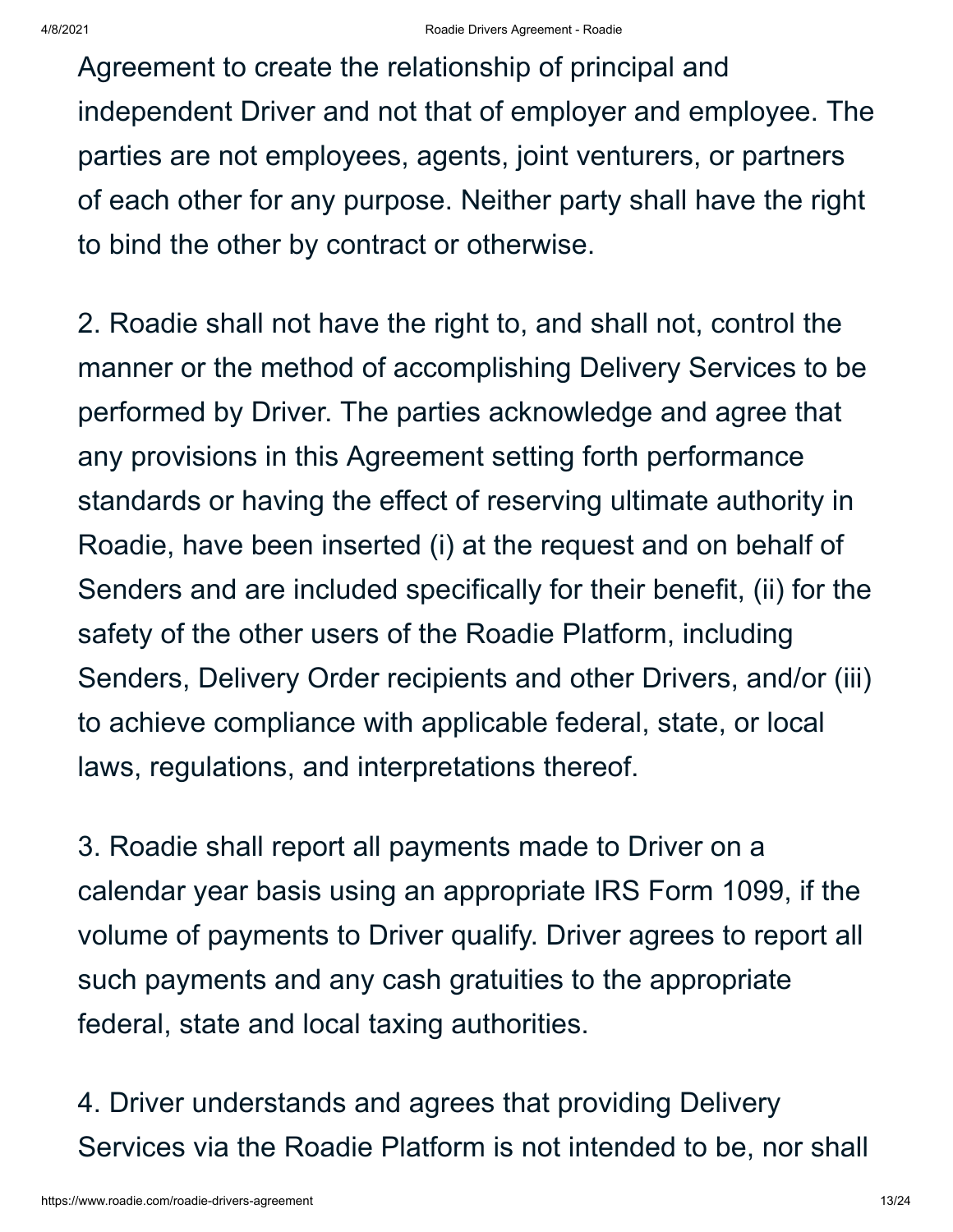be used by Driver or its Personnel as full-time employment, and Driver agrees that (i) under NO circumstances may Driver provide, or have provided by Personnel on his/her/its behalf, Delivery Services or other services via the Roadie Platform, whether through the Roadie App generally, or through any other Roadie or Roadie affiliate program, for a combined total in excess of 7 hours per day, and/or 35 hours per calendar week, and (ii) that neither Driver nor its Personnel shall seek nonvoluntary compensation from Roadie, a Sender, or any other third-party, and Driver hereby waives any rights to, any benefits, overtime wages, or the like from Roadie, Sender and/or any other third party.

5. Driver shall be fully liable for, and shall first pay directly, or second reimburse, Roadie and/or Sender for any additional fees, charges or other obligation (monetary or otherwise) placed on Roadie and or Sender, whether for overtime wages, employee benefits, workmen's compensation, or otherwise, including without limitation any reasonable legal fees, other fees, charges, penalties and/or other obligation (monetary or otherwise) should Driver or any of Driver's Personnel breach this Section V.

**VI. PAYMENT FOR SERVICES.**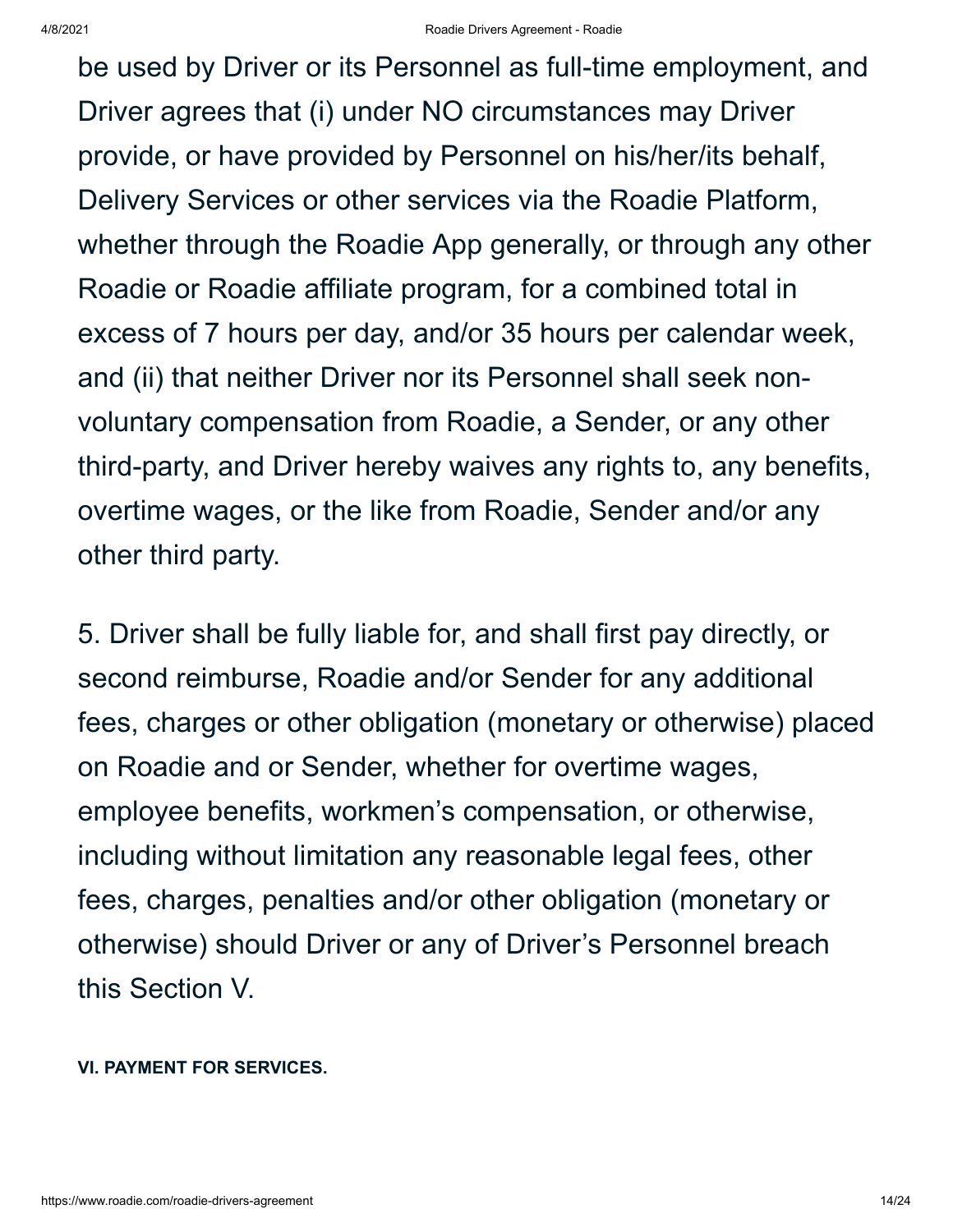1. Driver will receive payment per Delivery Services satisfactorily rendered. From time to time, Roadie or its affiliates may offer other Delivery Services for Driver to earn more money for performing Delivery Services at specified times or in specified locations. Nothing prevents the parties from negotiating a different rate of pay for such services, and Driver is free to accept or deny any such opportunities to earn different rates of pay.

2. The Roadie Platform may permit Senders to add a gratuity to be paid to Driver, and Delivery Order recipients can also pay a gratuity to Driver in cash. Driver shall retain 100% of any gratuity paid and Roadie acknowledges that it has not right to retain any gratuity given to Driver. Notwithstanding the above, Driver understands that once he/she/it accepts a Delivery Services, Driver has agreed to perform the Delivery Services for the amount shown in the Roadie Platform. Any decision to give additional gratuity or further compensation is completely voluntary and Driver shall not ask for additional payments in any form.

**VII. DISPUTES, DEACTIVATIONS AND APPEALS.**

1. In the event there is a Service Failure, Driver shall not be entitled to payment as described above (as determined in Roadie's reasonable discretion). Any withholding of payment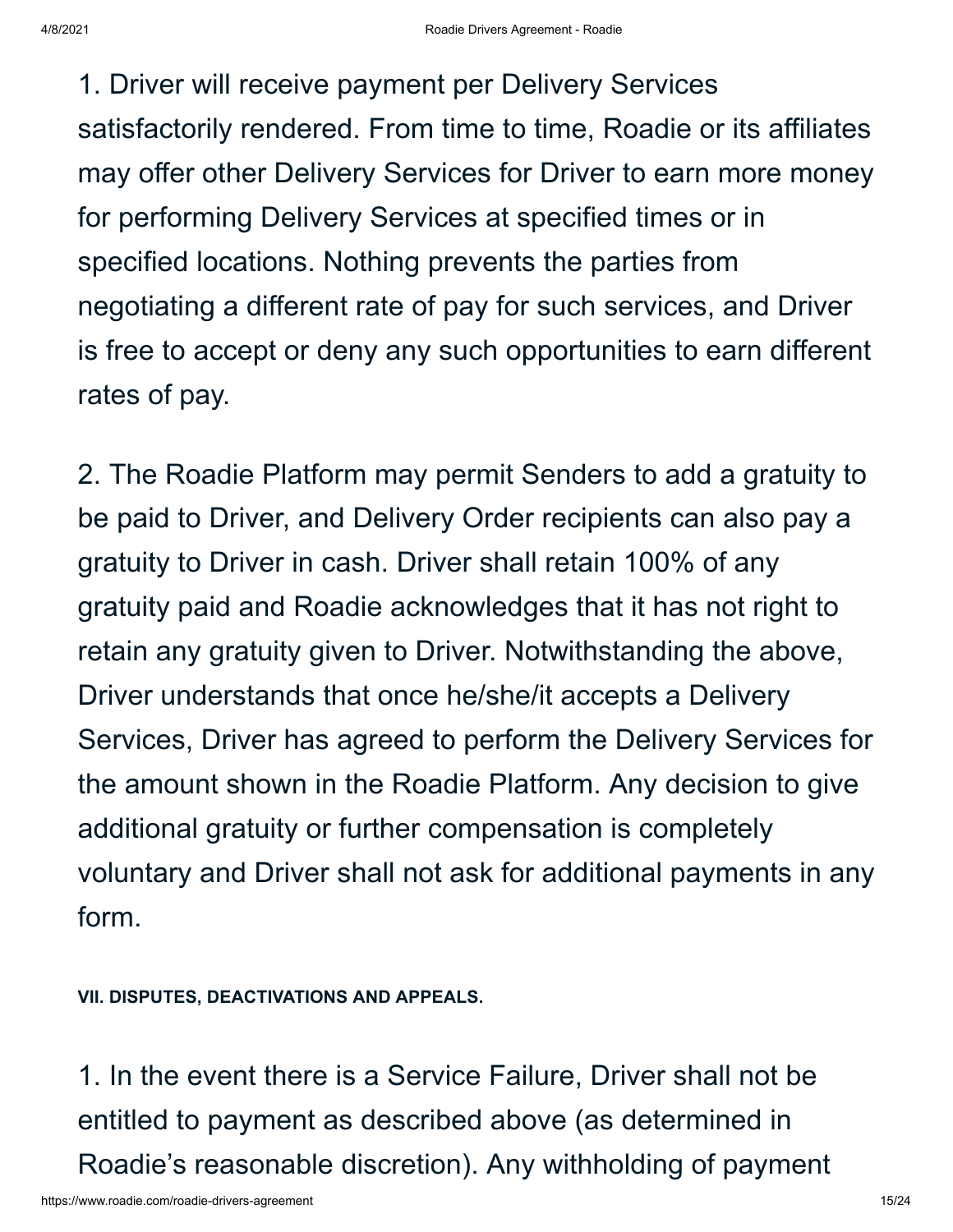shall be done after an investigation and based upon evidence as may be provided by the Sender, Delivery Order recipient, Driver, and any other party with information relevant to the dispute. Roadie shall make the determination as to whether a Service Failure was the result of Driver's action/omission. Driver shall have the right to challenge Roadie's determination through any legal means contemplated by this Agreement; however, Driver shall notify Roadie in writing at [support@roadie.com](mailto:support@roadie.com) of Driver's intent to challenge Roadie's determination, and provide Roadie the opportunity and a reasonable time within which to resolve the dispute. Driver should include any documents or other information in support of his/her/its challenge.

2. In the event Roadie fails to remit payment in a timely or accurate manner, Driver shall have the right to seek proper payment by any legal means contemplated by this Agreement and, should Driver prevail, shall be entitled to recover reasonable costs incurred in pursuing proper payment, provided, however, Driver shall first inform Roadie in writing at [support@roadie.com](mailto:support@roadie.com) of the failure and provide Roadie a the opportunity and a reasonable time within which to cure it.

3. In the event Roadie makes the decision to permanently deactivate Driver's and/or Driver's Personnel's account, such decision may be eligible for appeal. Driver understands that certain deactivation decisions, especially those related to zero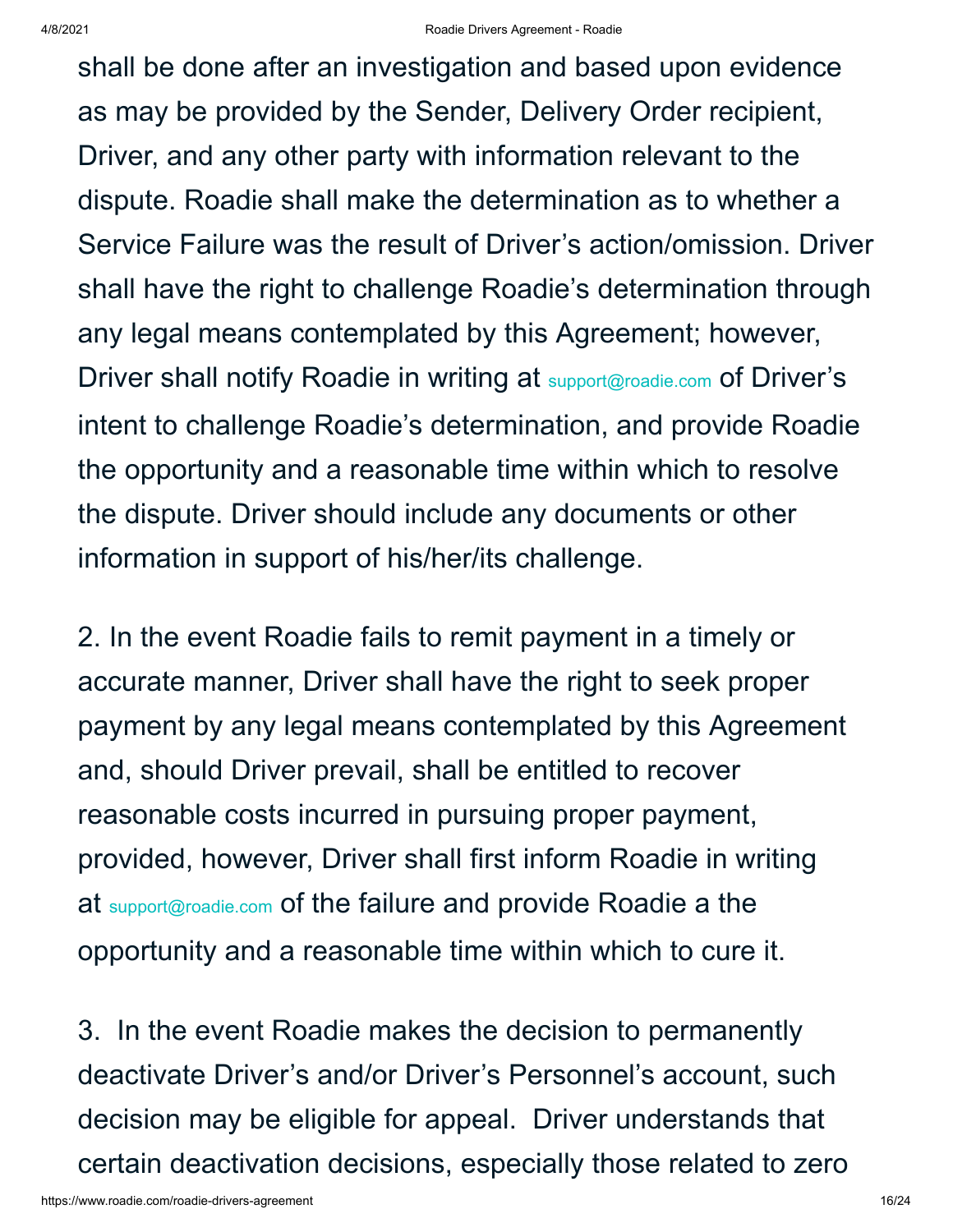tolerance violations, are not eligible for appeal. Otherwise the majority of deactivation decisions will be eligible. Driver acknowledges and agrees that ultimate determination of eligibility will be made by Roadie on a case-by-case basis. In order to file an appeal, Driver must follow the instructions provided by Roadie in the email notifying Driver of the deactivation of their account. Driver agrees that Driver will receive only one appeal and that all appeal decisions are final.

**VIII. EQUIPMENT AND EXPENSES.**

1. Driver represents that he/she/it has or can lawfully acquire all equipment necessary for performing Delivery Services ("Equipment"), and Driver is solely responsible for ensuring that the vehicle used conforms to all vehicle laws pertaining to safety, equipment, inspection, and operational capability.

2. Driver agrees that he/she/it is responsible for all costs and expenses arising from Driver's performance of Delivery Services, including, but not limited to, costs related to Driver's Personnel and Equipment. Except as otherwise required by law, Driver assumes all risk of damage or loss to its Equipment.

3. Notwithstanding the above, Driver will be reimbursed by Sender for parking fees and/or tolls incurred in performing a Gig provided the Driver presents a receipt or other adequate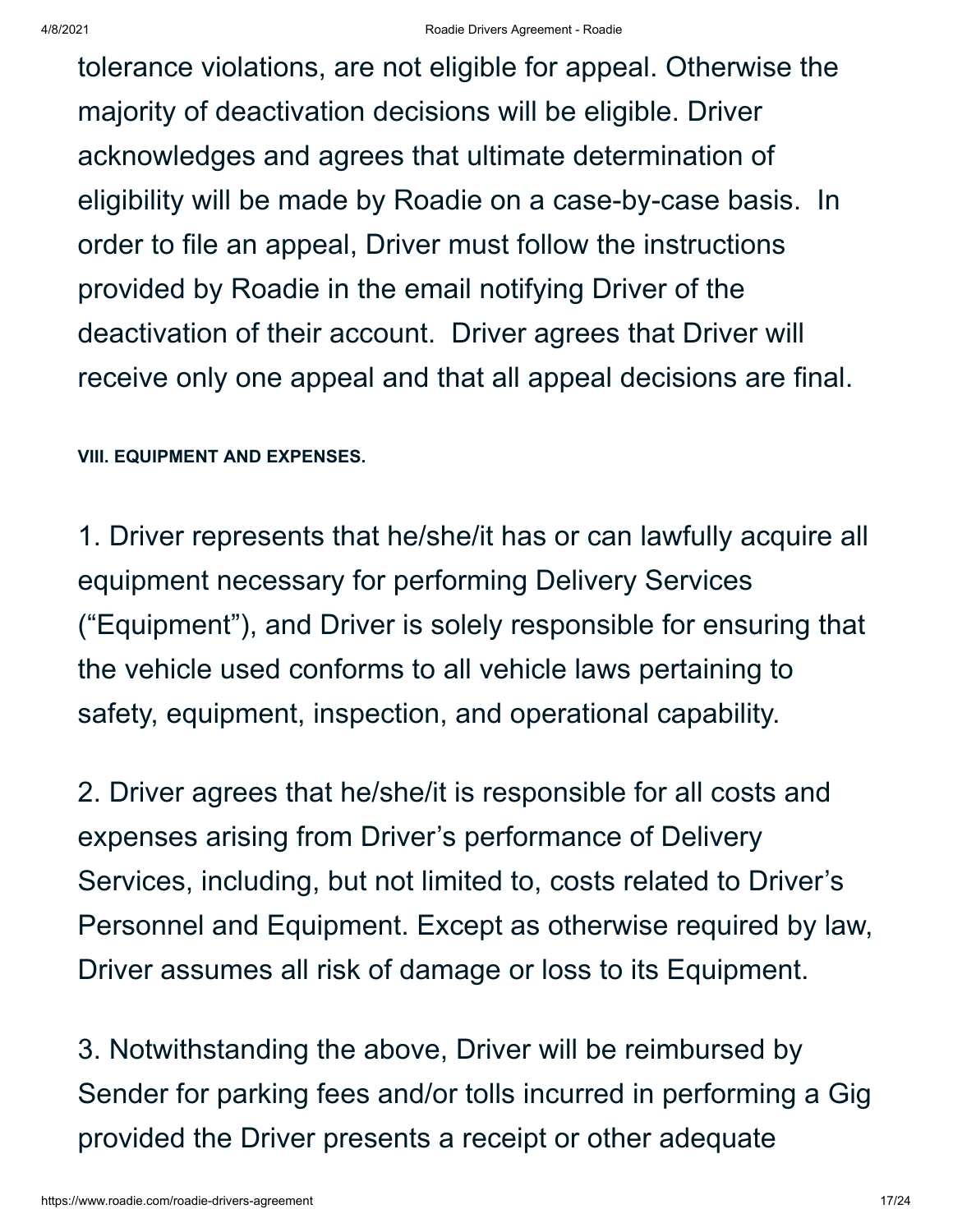evidence of incurring the same within fifteen (15) days of incurring the expense.

**IX. INSURANCE AND PERMITS.**

1. Driver agrees, as a condition of doing business with Roadie, that at all times Driver has an active account with Roadie, Driver will maintain current insurance, in amounts and of types required by law to provide the Delivery Services, as well as all required licenses and permits, at his/her/its own expense. Driver acknowledges that failure to secure or maintain satisfactory insurance coverage or required licenses or permits shall be deemed a material breach of this Agreement, and may result in the temporary lock on, or permanent deactivation of, Driver's account.

2. Driver agrees to deliver to Roadie, upon request, current certificates of insurance as proof of coverage, as well as copies of current permits and licenses. Driver agrees to provide updated certificates each time Driver purchases, renews, or alters Driver's insurance coverage, and each time Driver renews or terminates a required license or permit. Driver agrees to give Roadie at least thirty (30) days' prior written notice before cancellation of any insurance policy, or termination of any permit or license, required by this Agreement.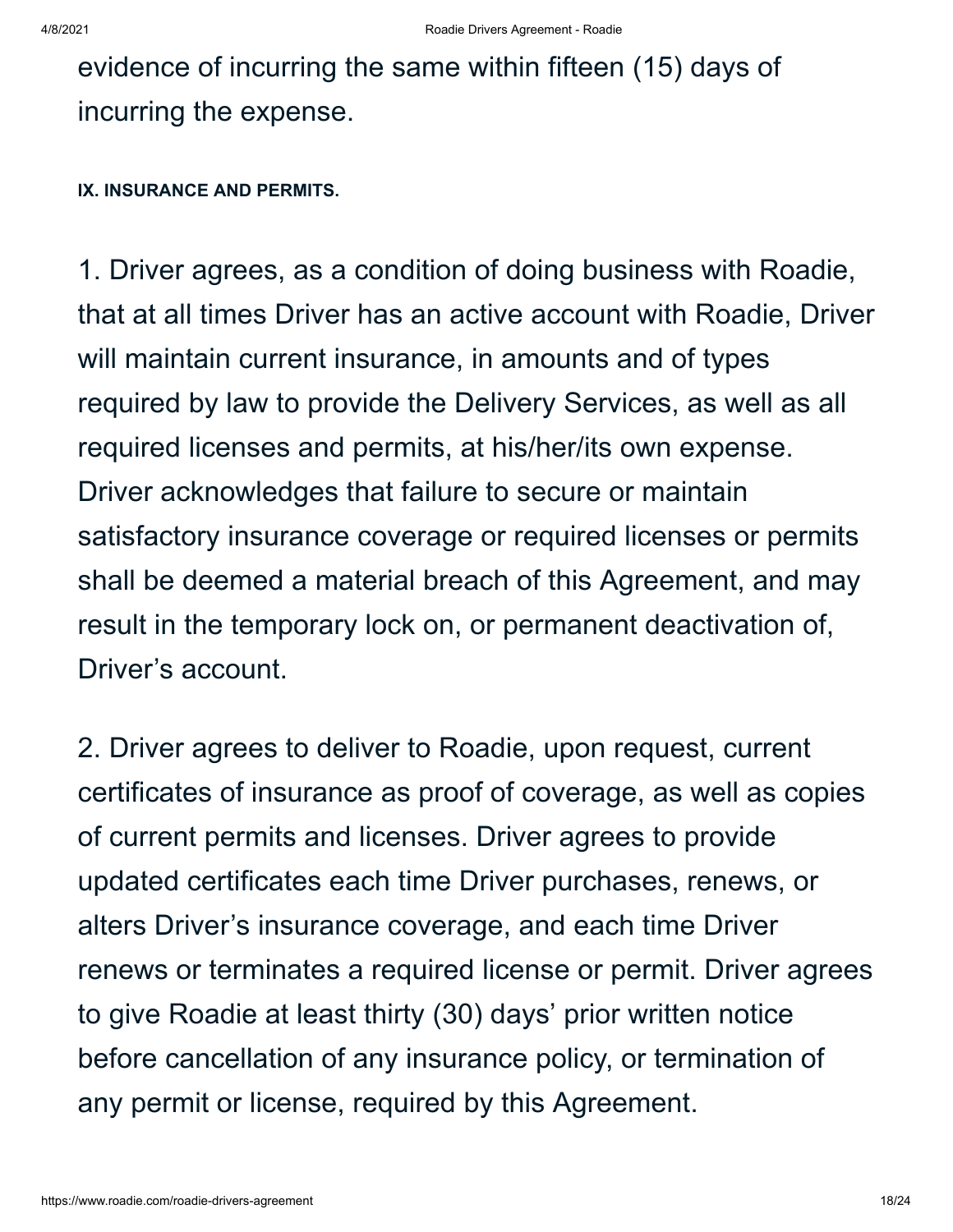3. Driver agrees that Driver will maintain sufficient insurance to cover any risks or claims arising out of or related to Driver's relationship with Roadie, including workers' compensation insurance for Driver Personnel where required by law. Driver acknowledges and understands that neither Driver nor any Driver Personnel will be eligible for workers' compensation benefits through Roadie or any Sender, and Driver is instead responsible for maintaining Driver's own workers' compensation insurance or occupational accident insurance. Driver's maintenance of Driver's own workers' compensation insurance or occupational accident insurance will not disqualify Driver from participating in any Occupational Accident Insurance Policy for Drivers, which Roadie may make available in the future to Drivers generally.

*4. You expressly acknowledge and agree that Roadie does not provide automobile liability, workers' compensation or health insurance coverage to Drivers and is not responsible for paying for any liability that may arise from Driver's performance of Delivery Services, including any bodily injury or damage to property caused by or to Driver or any Driver Personnel while performing Delivery Services.*

## **X. INDEMNITY AND LIMITATION OF LIABILITY**

1. Roadie agrees to indemnify, protect and hold harmless Driver from any and all third-party liabilities, losses, damages, fines, civil penalties, settlements, judgments, costs and expenses (including without limitation reasonable attorney's fees and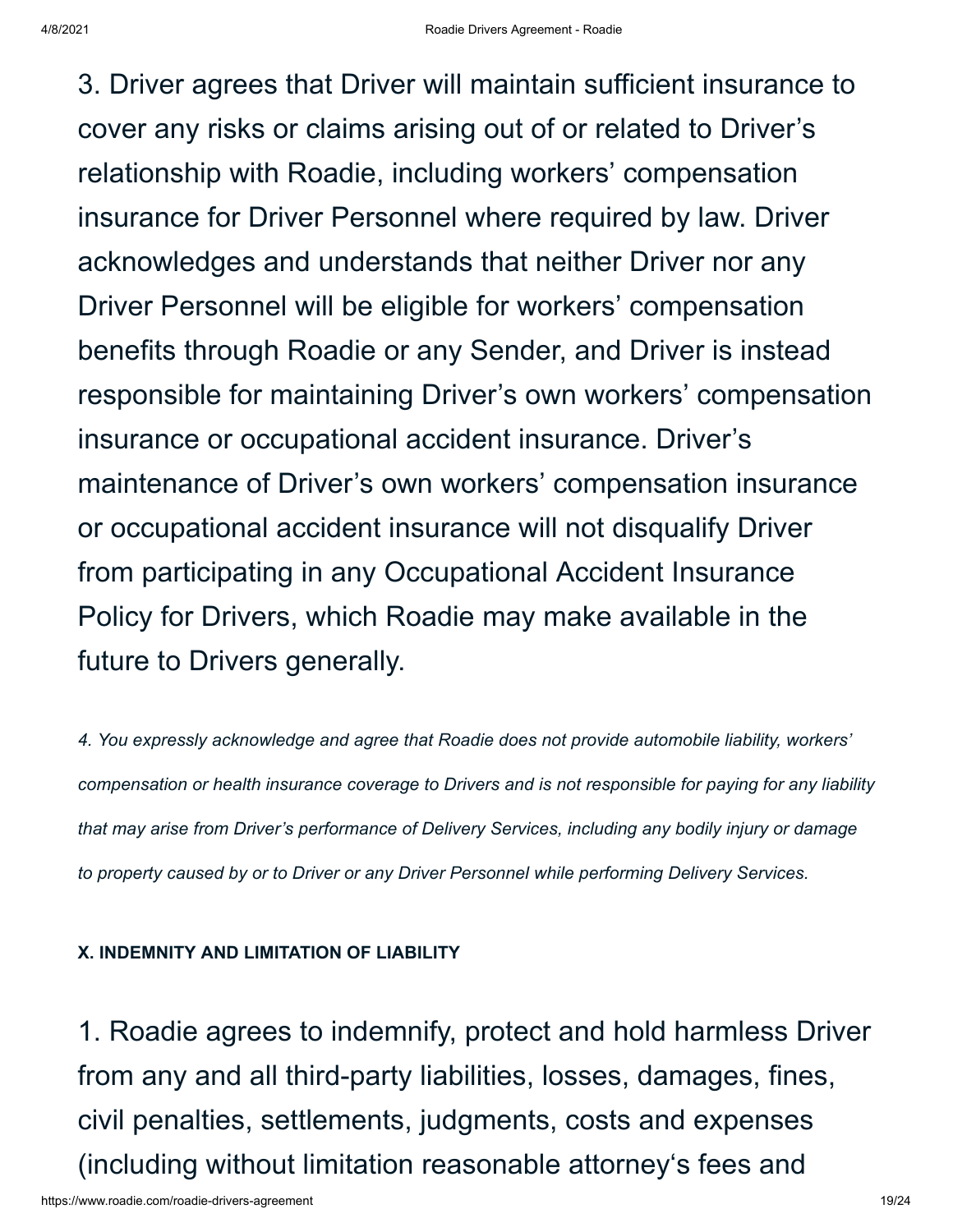costs) ("Losses") incurred in connection with any judicial or nonjudicial claim, action, demand, suit, or proceeding asserted by a third party (including governmental entities) (collectively, "Claims") against Driver and arising solely and directly from Roadie's willful misconduct in providing Driver the opportunity to offer on Gigs.

2. Driver agrees to indemnify, protect and hold harmless Roadie, and all parent, subsidiary and/or affiliated companies, as well as its and their past and present successors, assigns, officers, owners, directors, agents, representatives, attorneys, and employees ("Roadie Indemnitees"), from any and all Losses incurred in connection with Claims asserted by a third party against a Roadie Indemnitee arising directly or indirectly from, or as a result of or in connection with, Driver's or Driver's Personnel's: (i) breach of this Agreement or the Terms, (ii) violation of any law or the rights of any third party, including, without limitation, other users of the Roadie Platform, other Drivers, Senders, motorists, pedestrians and other third parties; (iii) interactions with a third party breaching provisions of this Agreement or the Terms, including using the personal information of a party in any manner outside providing Delivery Services hereunder, (iv) ownership, use or operation of a any vehicle used on a Delivery Services, (v) failure to have proper insurance, licenses, permits or authorizations to provide Delivery Services, (vi) tax liabilities and responsibilities for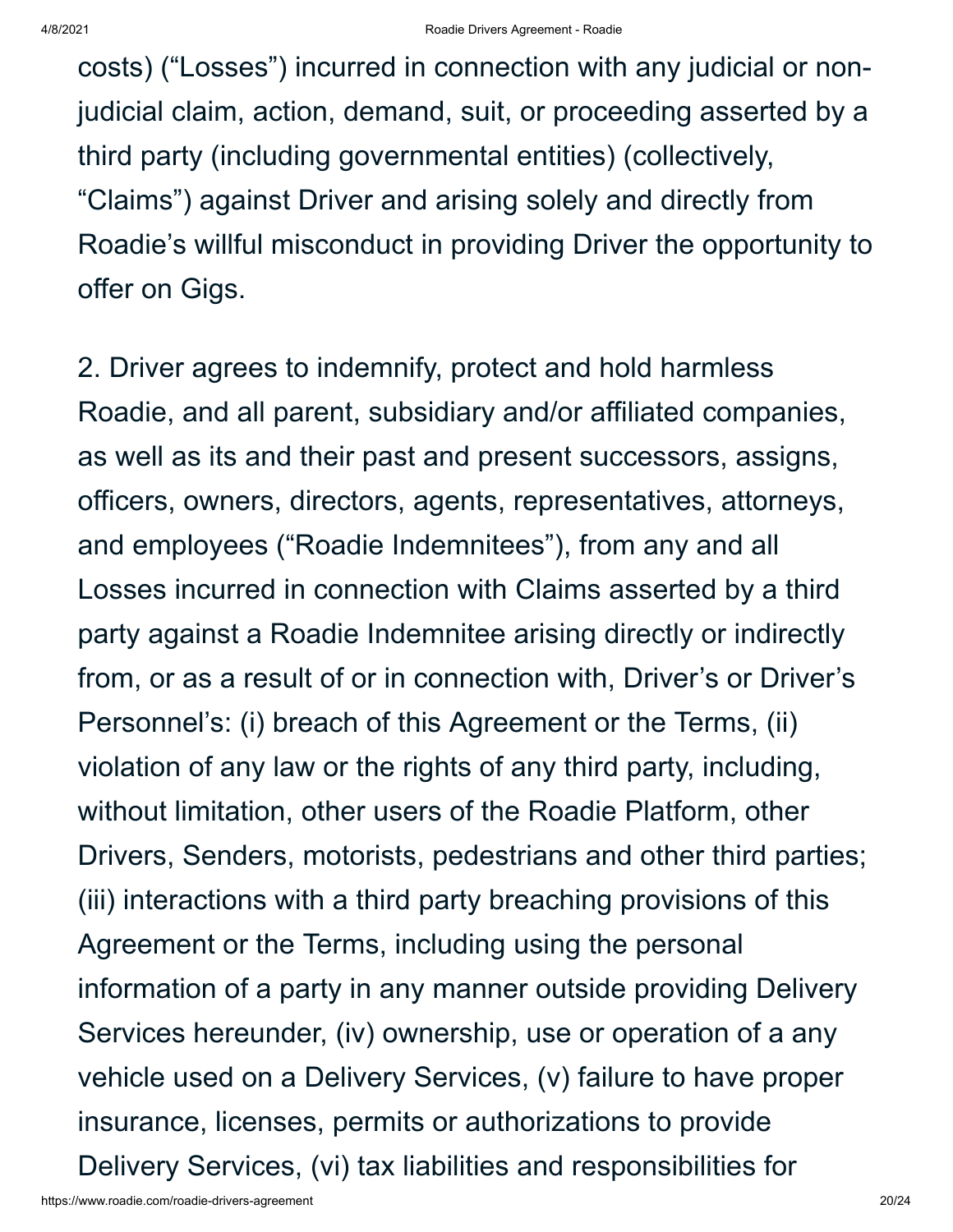payment of all federal, state and local taxes, including, but not limited to all payroll taxes, self-employment taxes, workers compensation premiums, and any contributions imposed or required under federal, state and local laws, with respect to Driver and Driver's Personnel, (vii) from all costs of Driver's business, including, but not limited to, any payment of compensation to Driver Personnel, expense of, and responsibility for, any and all applicable insurance, local, state or federal licenses, permits, taxes, and assessments of any and all regulatory agencies, boards or municipalities, and (viii) possessing a weapon during a Delivery Services, in each case except to the extent such Claim was caused by the gross negligence or willful misconduct of a Roadie Indemnitee.

3. NOTWITHSTANDING ANYTHING TO THE CONTRARY CONTAINED IN THIS DRIVERS AGREEMENT OR THE TERMS, IN NO EVENT SHALL ROADIE BE LIABLE WITH RESPECT TO ANY SUBJECT MATTER OF THIS AGREEMENT UNDER ANY THEORY OF CONTRACT, STRICT LIABILITY, TORT (INCLUDING BUT NOT LIMITED TO NEGLIGENCE) OR ANY OTHER LEGAL OR EQUITABLE THEORY FOR ANY AMOUNT GREATER THAN THE AMOUNT DRIVER WAS PAID FOR PERFORMING SERVICES ON THE ROADIE PLATFORM HEREUNDER IN THE SIX (6) MONTHS IMMEDIATELY PRIOR TO THE DATE THE CLAIM AROSE; OR (II) ANY CLAIM FOR ANY INDIRECT, WILLFUL, PUNITIVE,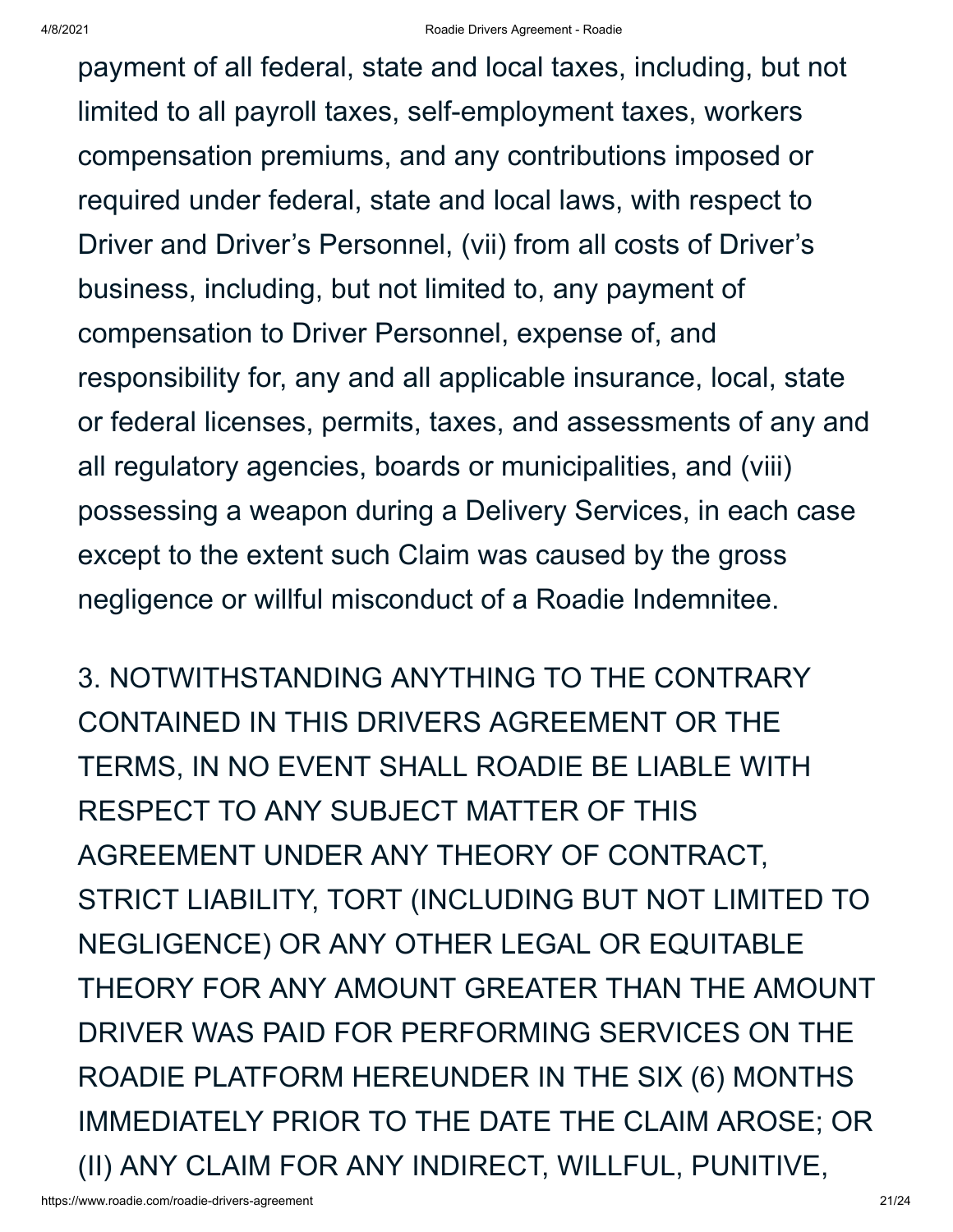INCIDENTAL, EXEMPLARY, SPECIAL OR CONSEQUENTIAL DAMAGES, FOR LOSS OF BUSINESS PROFITS, OR DAMAGES FOR LOSS OF BUSINESS OF A PARTY OR ANY THIRD PARTY ARISING OUT OF THIS AGREEMENT, OR INACCURACY OF DATA OF ANY KIND, WHETHER BASED ON CONTRACT, TORT OR ANY OTHER LEGAL THEORY, EVEN IF SUCH PARTY HAS BEEN ADVISED OF THE POSSIBILITY OF SUCH DAMAGES.

**XI. LITIGATION CLASS ACTION WAIVER.** To the extent allowed by applicable law, separate and apart from any Mutual Arbitration Provision agreed to by Driver, Driver agrees that any proceeding to litigate in court any dispute arising out of or relating to this Agreement, whether because Driver opted out of the Mutual Arbitration Provision or any other reason, will be conducted solely on an individual basis, and Driver agrees not to seek to have any controversy, claim or dispute heard as a class action, a representative action, a collective action, a private attorneygeneral action, or in any proceeding in which Driver acts or proposes to act in a representative capacity ("Litigation Class Action Waiver"). Driver further agrees that no proceeding will be joined, consolidated, or combined with another proceeding, without the prior written consent of all parties to any such proceeding. If a court of competent jurisdiction determines that all or part of this Litigation Class Action Waiver is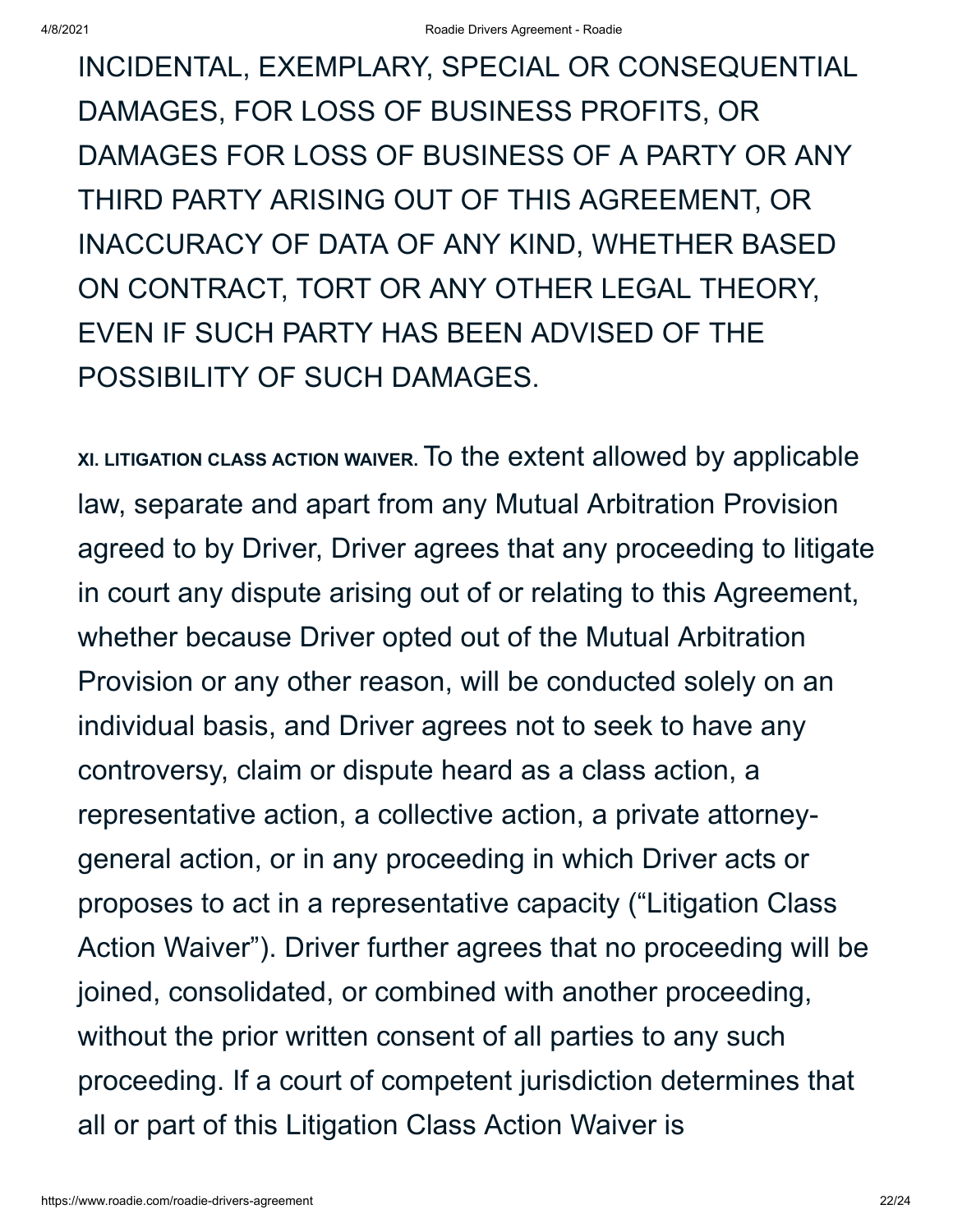unenforceable, unconscionable, void or voidable, the remainder of this Agreement shall remain in full force and effect.

**XII. MISCELLANEOUS.**

1. This Agreement and the Terms shall constitute the entire agreement and understanding between the parties with respect to the subject matter of this Agreement. Driver shall have the right to discuss any changes with Roadie, and shall consider solely determine whether to continue his/her contractual relationship with Roadie before accepting any such modifications, alterations, changes or amendments.

2. The failure of Roadie or Driver in any instance to insist upon a strict performance of the terms of this Agreement or to exercise any option herein, shall not be construed as a waiver or relinquishment of such term or option and such term or option shall continue in full force and effect.

3. Captions appearing in this Agreement are for convenience only and do not in any way limit, amplify, modify, or otherwise affect the terms and provisions of this Agreement.

4. If any part of this Agreement or the Terms is declared unlawful or unenforceable, the remainder of this Agreement and the Terms shall remain in full force and effect.